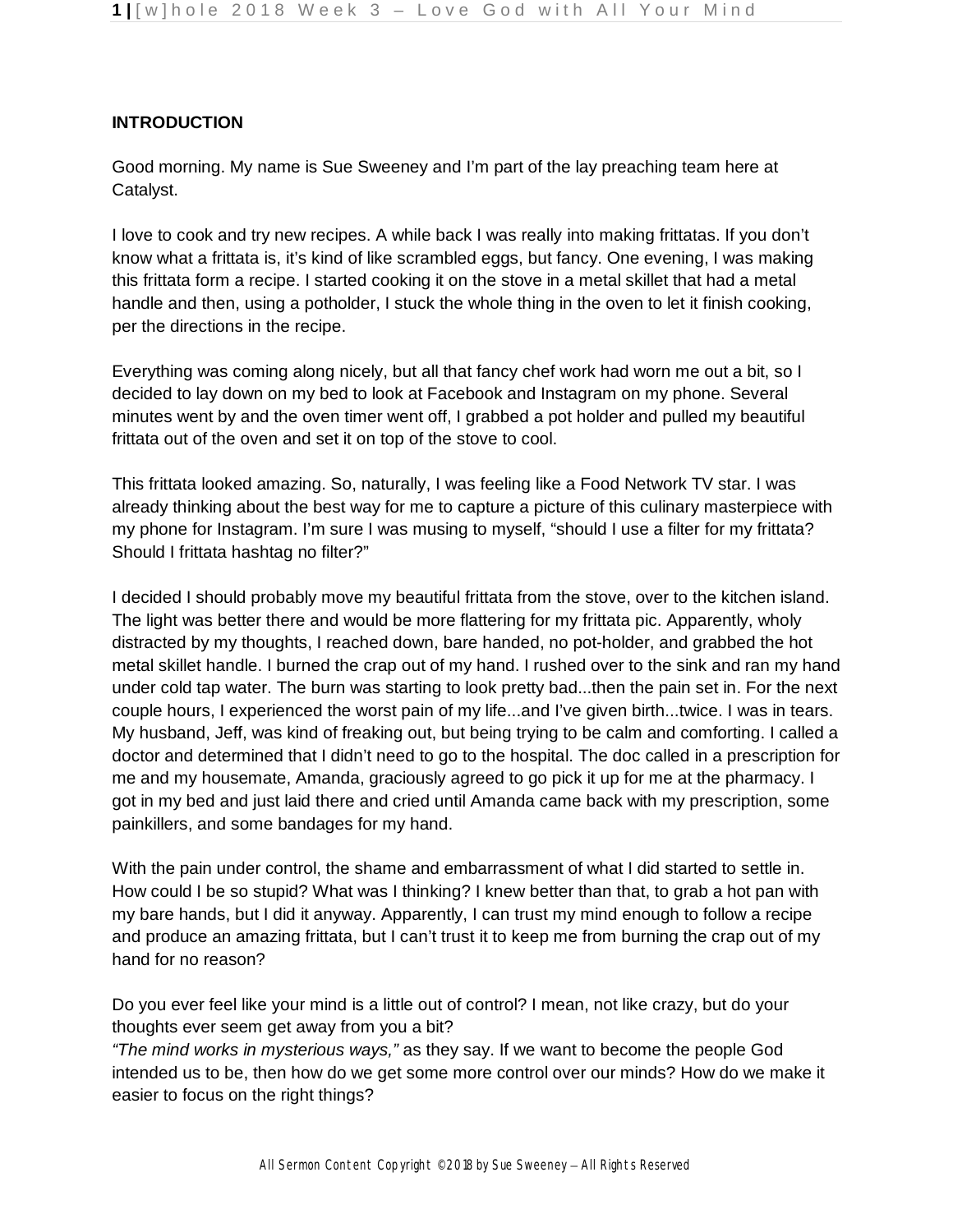Loving God with all our minds takes intention on our part. We can't just pray a prayer one time in our lives and expect we're transformed and perfected in God's new life. We work out our salvation- the Spirit movies in us, and we respond.

The Good News is, God's Spirit lives with us and gives us the strength to make ourselves newto get our minds right.

Will you stand with me this morning? We're getting ready to sing some worship songs. As you sing these songs, reflect on what it might mean for you to love God with all your mind.

### **SERMON**

(Series) We're in a series called [w]hole. We're asking what a whole, healthy human life looks like. To find the answer, we're beginning with Jesus' response to a question he was asked:

One of the teachers of religious law was standing there listening to the debate. He realized that Jesus had answered well, so he asked. "Of all the commandments, which is the most important?"

This was a common question rabbis of Jesus's day debated. The root of the question is getting at what it means to be fully human- which of God's laws is the ultimate one? Which commandment perfectly encapsulates what it means to be the people of God?

Jesus replied, "The most important commandment is this: 'Listen, O Israel! The Lord our God is the one and only Lord. And you must love the Lord your God with all your heart, all your soul, all your mind, and all your strength.' The second is equally important: 'Love your neighbor as yourself.' No other commandment is greater than these." - Mark 12:28-31

During this series, we're focusing on the four words in the greatest commandment: heart, soul, mind and strength. What does it look like and sound like for us to love God in these ways? First, we learned from our teaching pastor, JR, that loving God with all our hearts means with every desire we have- both the spiritual and the fleshy. Last week, we saw that to love God with all our soul or self means we have to maintain healthy, strong boundaries that ensure we have the energy to fulfill our God-given calling. Today, we ask what it means to love God with all our minds.

The fact is, our brains are meaning-making machines. Your mind is always looking to make meaning out of our external world- the things people say to us, the things they don't say, the way others look at us, the way other people DON'T look at us. Our mind tries to make sense of all of it. To do this, your mind creates a story of why something happened. Even though we may not know what others' motivations and true intentions are, we guess at them anyway and then we use those assumptions to understand - to make sense out of what is going on.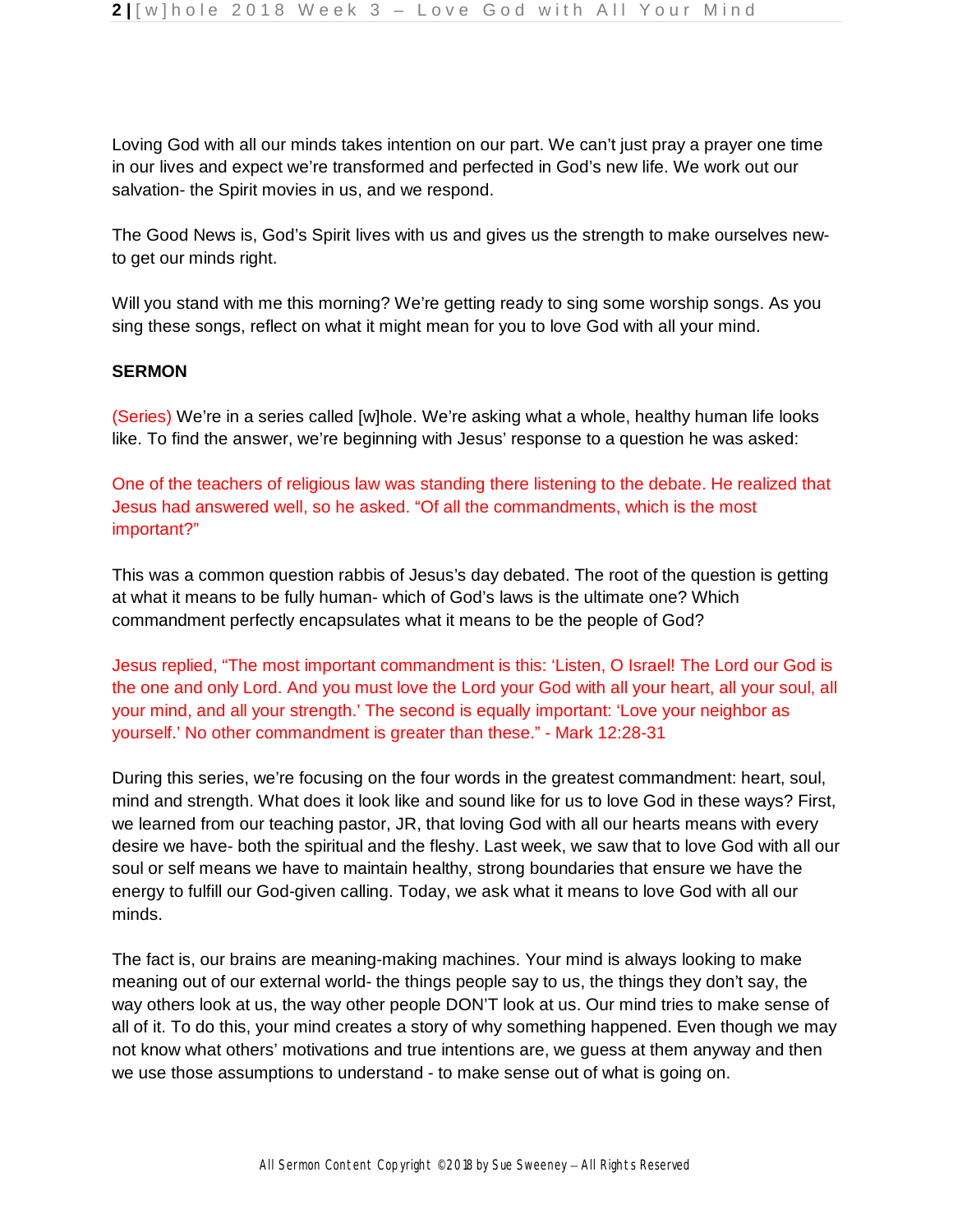When we trace the word *mind* through the New Testament, we see quickly that loving God with all our mind isn't really a question of intelligence (which is good because it shouldn't matter how smart you are when it comes to loving God!) Rather, "mind" is really about your thinking. What do you choose to focus your thoughts on?

If you have a Bible, turn with me to Philippians 2. If you picked up one of the Bibles in the back, we're on page ###. If you don't have a Bible of your own, you're welcome to keep that one. This Scripture is a letter Paul wrote to the Church in the Greek city of Philippi. Paul has been reflecting on what it means to be part of the Church, challenging them to love each other, work together, not be selfish. Then, he breaks into a song- one the Philippians sang when they worshiped together. The song grounds his instructions in what Jesus did for us.

#### "You must have the same attitude that Christ Jesus had.

...the same attitude. The Greek word there is *mind*. You want to love God with all your mind? Then, we have to learn the mind of Jesus. We have to see the world the way God sees the world. We have to become selfless, not selfish. What is Jesus's mind? How id different from ours? Let's read on…

Though he was God, he did not think of equality with God as something to cling to. Instead, he gave up his divine privileges; he took the humble position of a slave and was born as a human being. When he appeared in human form, he humbled himself in obedience to God and died a criminal's death on a cross." -Philippians 2:5-8

God's way is upside down. Instead of ME first, it's ME last. Insead of me keeping a record of all the ways others have wronged me, it's me making room for empathy, grace, and understanding. Instead of measuring myself against others in order make myself feel better, it's about helping others receive a full measure of what they need. It's not about throwing others under the bus, in order to make myself look better. It's about being honest and taking responsibility for my actions. It's not about constantly shielding myself from shame and embarrassment, it's about being bold and unafraid, especially if it means including those the world has shut out.

This is the way Jesus lived and the way Jesus died. He gave himself as a sacrifice, not for his own good, but for ours.

Friends, this is not natural for us. Giving our minds to God takes time and work. But we can do it. In another letter- this one to the Romans, Paul challenges the believers there:

"Therefore, I urge you, brothers and sisters, in view of God's mercy, to offer your bodies as a living sacrifice, holy and pleasing to God- this is your true and proper worship. Do not conform to the pattern of this world, but be transformed by the renewing of your mind. Romans 12:1-2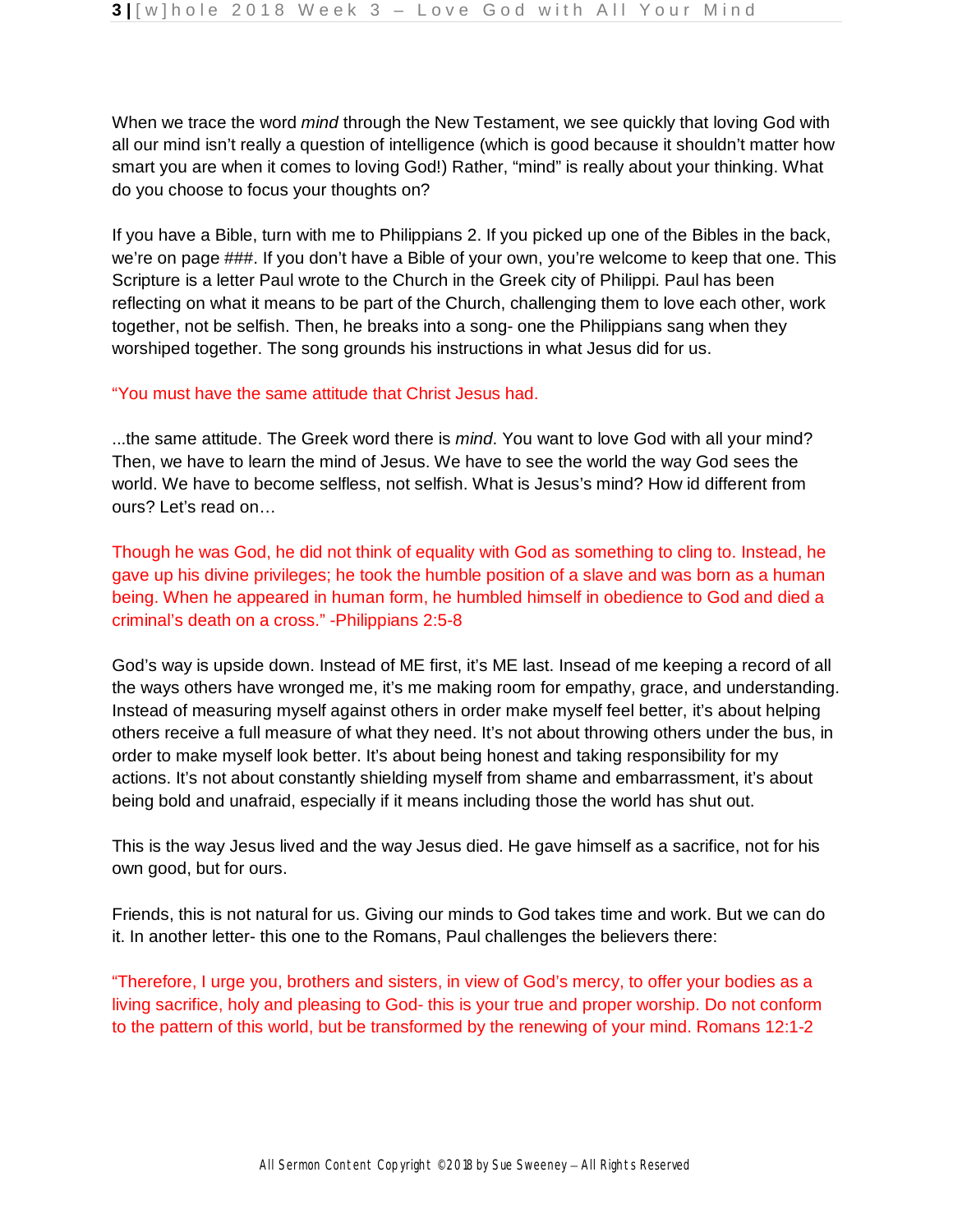Again, what is meant by the "renewing of your mind?" What does it mean to have a mind that is not conformed to the pattern of the world? If you mind drives your behaviors and actions, then what are the behaviors of the world?

Don't copy the behaviors and patterns of this world! Let God change the way you think. Then you'll know God's will. Another writer said it this way,

"They were told that their messages were not for themselves, but for you. And now this Good News has been announced to you by those who preached in the power of the Holy Spirit sent from heaven. It is all so wonderful that even the angels are eagerly watching these things happen. So prepare your minds for action and exercise self-control. Put all your hope in the gracious salvation that will come to you when Jesus Christ is revealed to the world. So you must live as God's obedient children. Don't slip back into your old ways of living to satisfy your own desires. You didn't know any better then. But now you must be holy in everything you do, just as God who chose you is holy." - 1 Peter 1:12-15

Prepare your minds for action. Exercise self-control. Learn to live as God's obedient children. Don't slip back into your old ways of living. You didn't know any better then. But now, be holy in everything.

This idea of "preparing our minds" is also supported by neuroscience. As Paul said in Romans, we can be transformed by the renewing of our minds. It's spiritual AND scientific! Let me explain how:

The human brain is host to more than 100 billion neurons. These neurons are connected to each other in numerous ways. If you hold your hand up like this, the palm of your hand is like the cell and the nucleus of the neuron. Your fingers are like the dendrites.

Actually, the word dendrite comes from the Greek word *dedron* for "tree." These protrusions, shown here as your fingers, provide an area where the neuron can receive neurotransmitters. Neurotransmitters are the chemicals that "message" information throughout your body. These dendrites (wiggle fingers) are where other neurons often connect and where neurotransmitters are received.

Your arm, all the way down to your elbow is the axon, which comes from the Greek word for axis or axle. Your elbow then represents the *synapse*, which comes from the greek word to clasp, connect, or join. This is the point where the neurons communicate- where neurotransmitters are transmitted to another neuron.

So, this is how it works: a neuron inputs information through its dendrites (fingers). The information is processed by the nucleus (palm) and sent down the axon (the arm) where it is released into the synapse (elbow) where it can make a new connection.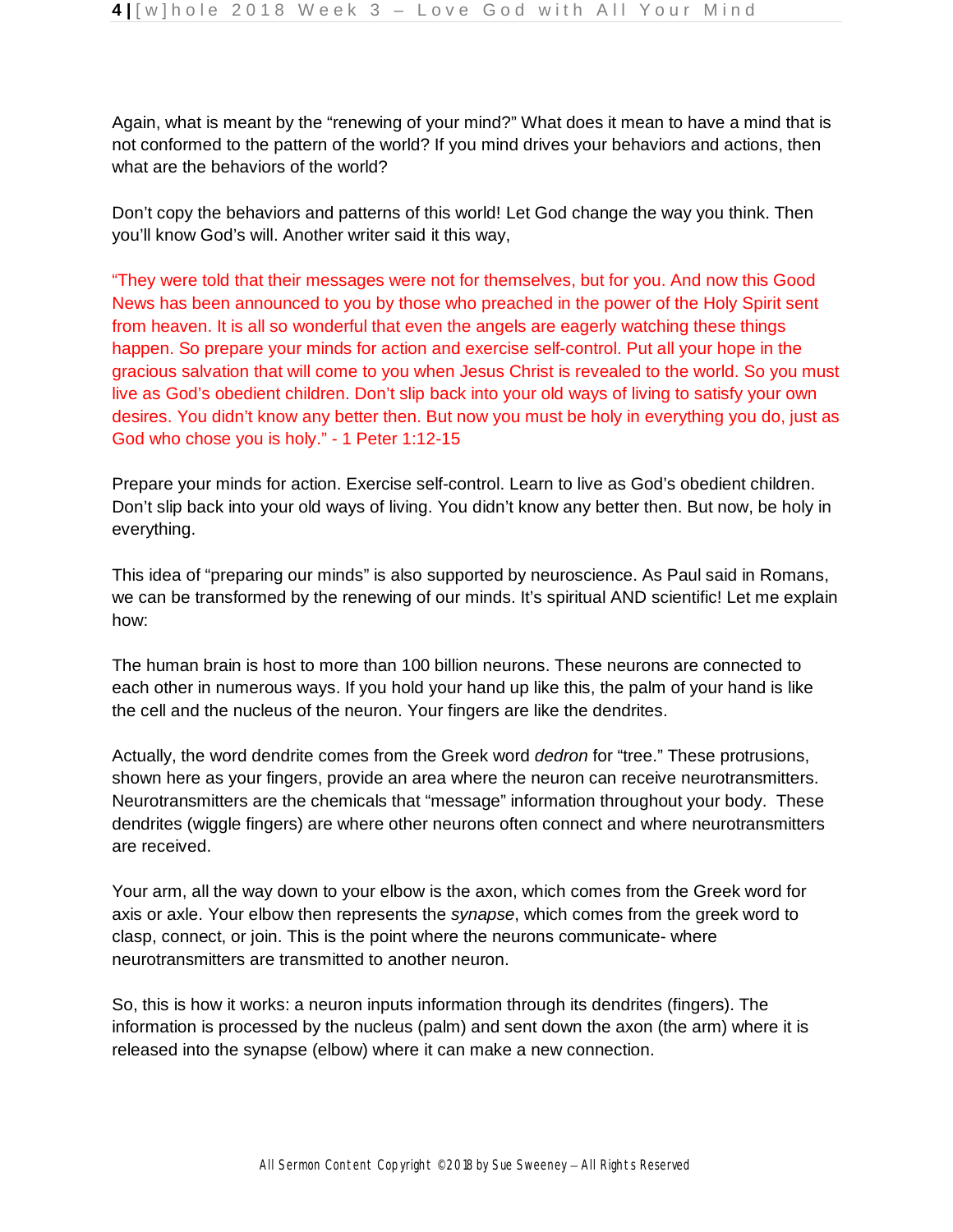The more focus and attention we give something, the "stronger" that neural connection in our mind becomes. When you create new synaptic connections, you mind is literally renewing. When our brains form a memory or we learn to do something in a new way, new neural connections are created and those new neural pathways became more powerful.

And get this, our old ways of thinking...made up of our old neural pathways, begin to deteriorate from lack of use. Regarding neurons, you gotta use 'em or lose 'em. Which, if these were neural pathways connected to our participation in destructive behaviors and habits, then good riddance! Don't let the door hit you on the way out!

This idea that we can create new neural pathways and lose old ones is called *neuroplasticity*. Plasticity refers to our brain's ability to be shaped or changed by the world around us. When we experience challenging new tasks, our brain develops new and stronger synaptic connections. New and better connections become stronger while old, unnecessary connections begin to die away.

In his famous book, *Walden*, Henry David Thoreau writes, "The surface of the earth is soft and impressible by the feet of men; and so with the paths which the mind travels. How worn and dusty, then, must be the highways of the world, how deep the ruts of tradition and conformity!"

The surface of the earth is soft and impressible and because of neuroplasticity, we're learning that our minds and are thoughts are impressible as well. We can impress a new neural pathway that will lead us to freedom and life. We can leave the old, destructive pathways behind and eventually they will disappear.

Easier said than done, right? If simply thinking happy thoughts was all it took to make our lives better, then why is life still so difficult?

The more we walk the right path, the easier it is for us to become the people of God. This is Good News because God wired our brains to be changeable.

So, how do we focus on the right path when our it's so easy for our thoughts to get out of control? How can become people who think thoughts that make us want to bring more love, joy, and peace into the world. How can we develop our minds to help us be more patient, kind, good and faithful?

Spiritual practices keep us in the Spirit, listening to the Spirit's voice in our lives and ready to respond. A practice particularly helpful to the renewing of our minds is the *Lectio Divina* or "Sacred Reading." Reading Scripture is a good way to receive instruction on how to make decisions that get us closer to a whole person..the person God intends us to be. A person who does not regularly read Scripture is not focusing on the right things. They are not getting their mind right.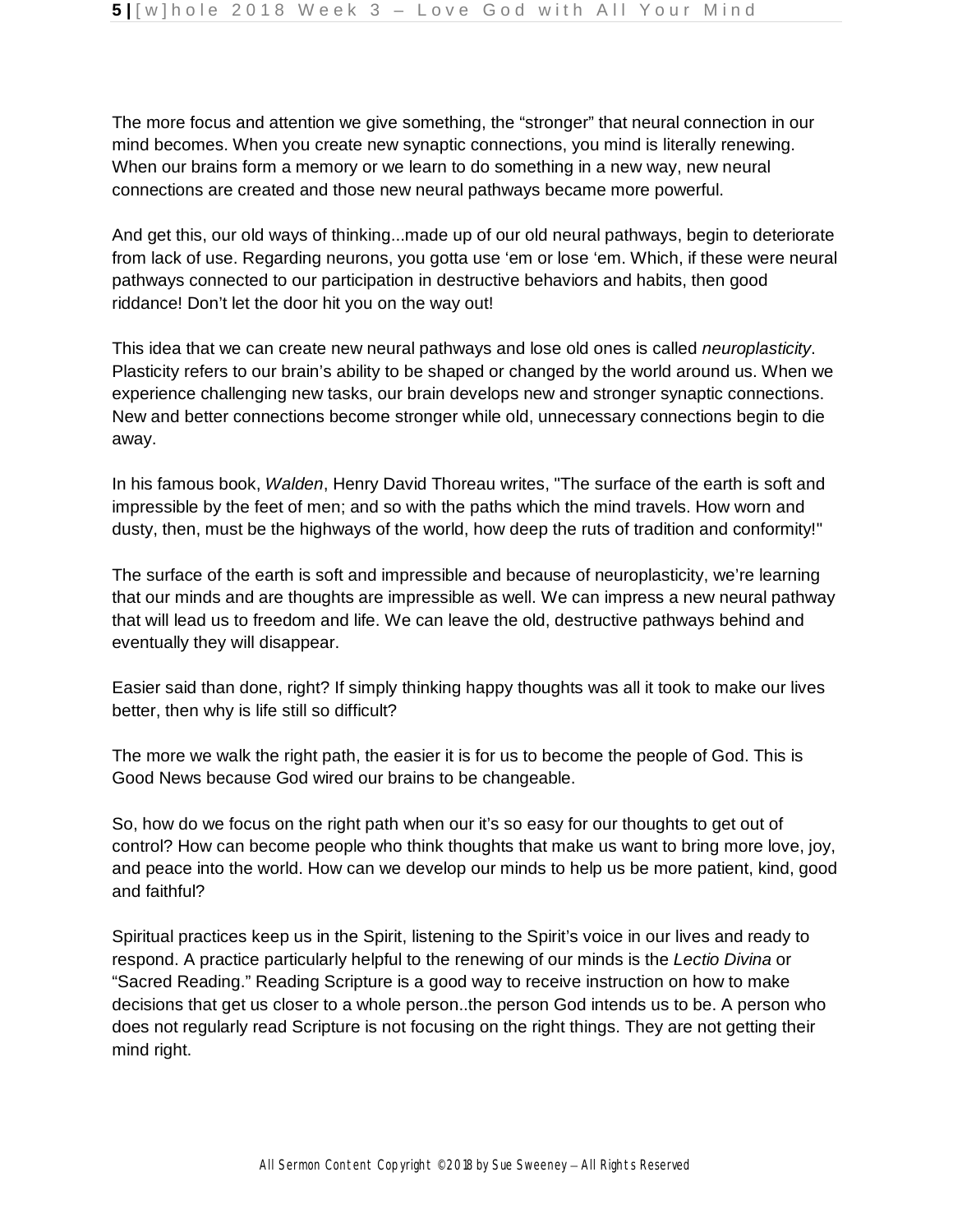But reading Scripture is difficult. The Bible is 2,000 years old, written by cultures very different from ours. If you've ever tried to read Scripture, you know it can be a frustrating task. This is where the Sacred Reading comes in. The process is designed to help you hear God's voice speaking through the Scriptures. It has three stages.

First, choose a passage that's not too long- a chapter at most. Read it through the chapter slowly, taking in the text.

Second, read the text again, and this time, pay attention to a word or phrase that sticks out to you. Note the word or phrase.

Finally, read the text a third time. This time, prayerfully ask God, "What shall I do?" and focus on the word or phrase that stuck out to you. After you have completed the third reading, spend a few minutes in silent prayer or journaling, meditating on the Scripture you've read and consider what you're hearing from God.

The Sacred Reading is a technique Christians have used for hundreds of years to learn to hear God speaking through the Scriptures. As we immerse ourselves in what God said to our ancient fathers and mothers, we learn to see the world as God sees the world. We learn to hear God speaking to us today.

We read Scripture because we recognize that are minds are dark. We confess that we don't know how to see the world the way God sees the world.

Friends, our minds, left to their own devices, can't always be trusted. We need to make time and space for the Holy Spirit to renew our minds. When we focus on our own selfish desires at the expense of the real and important needs of others, it leads us toward a path of sinfulness.

### **Communion + Examen**

We come to the Table today to receive God's grace. Jesus invites us to join him and his followers at the meal they shared the night before he was killed. At that meal, he offered us bread as his body, broken for us. Later, he gave us a cup of wine. He said, "This is my blood, poured out for the forgiveness of sin."

We come to the table to see the Way of God. We see here the mind of Christ on display: Jesus gave up his own life that we might be saved. By coming to the table, we participate in Jesus' death, become more conformed to his way.

You don't have to be a member of Catalyst to receive communion with us. If you're willing to receive the mind of Christ, to begin to see the world in God's upside-down way, then you're welcome to join us.